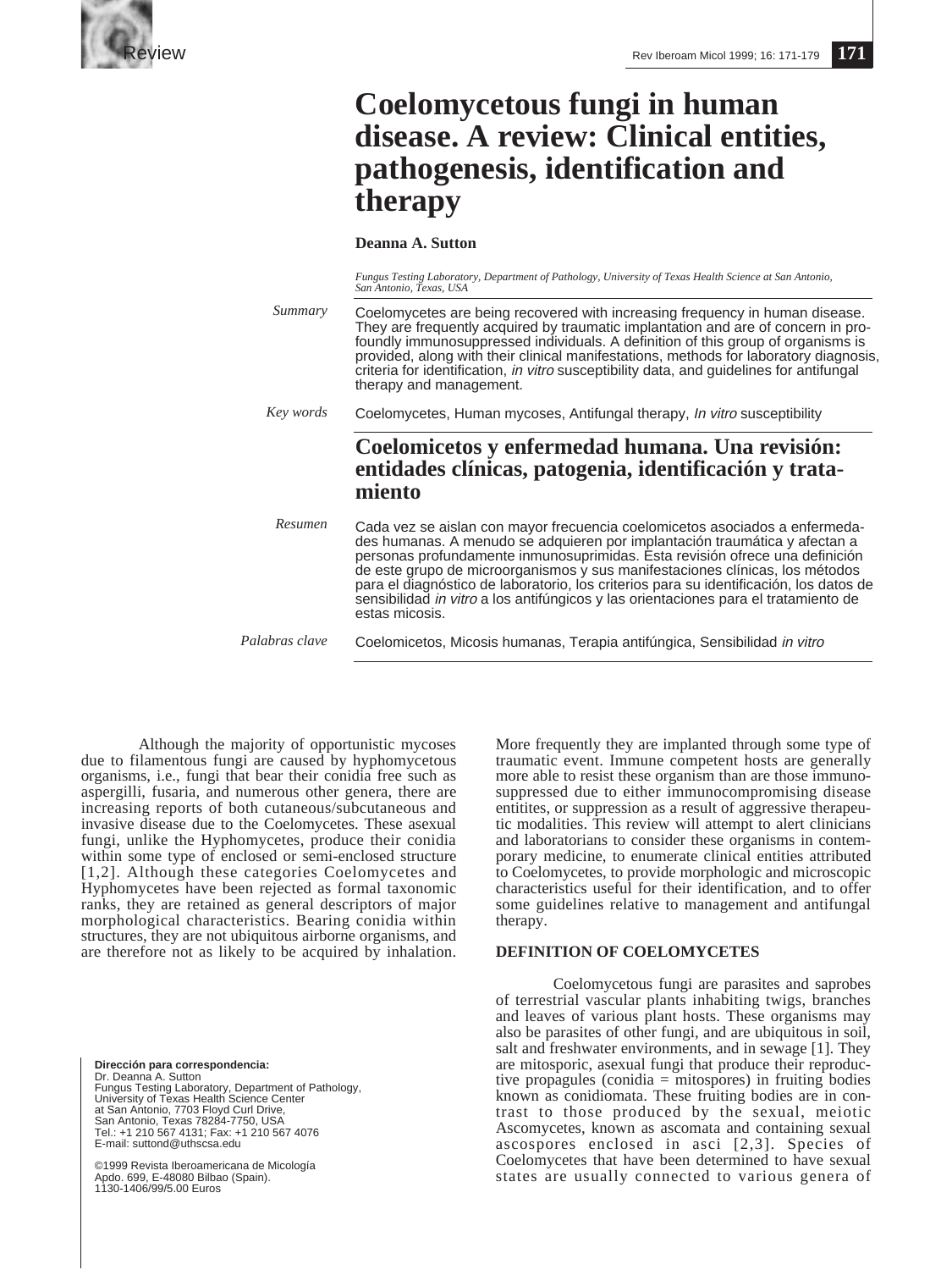Ascomycetes, although more recent data suggests basidiomycetous connections as well [4].

Coelomycetes have traditionally been grouped into the Orders Melanconiales and Sphaeropsidales depending upon their production of either acervuli or pycnidia, respectively. This distinction is loosing favor, however, as many overlapping intermediate forms create a continuum between these traditional categories [1]. Pycnidia are spherical to subspherical structures that usually have an opening (ostiole) in the top portion of the conidioma (Figure 3c). Their outer walls are multicellular and are composed of various types of coverings defined by the shape of the cells, i.e., textura angularis (Figure 4b), textura imbricata, textura prismatica, etc. Pycnidia may be separate (Figures 4a, 4b) or aggregated, superficial or immersed (Figure 5b). In acervuli, the basal stroma lacks lateral and upper walls, and no specialized method of dehiscense (opening of the fruit body) exists. Acervuli are immersed, and may be separate or confluent (Figure 2c). Stromata are in the intermediate classification, and are usually immersed in host tissue. They may be convoluted, uni- or multilocular (locule defined as a cavity enclosed by fungal, host or host/fungal tissue, within which conidia are produced) (Figure 5c), superficial or immersed, of various shapes, thick, multicellular walls, pigmented yellow, orange, brown or black, separate or aggregated, with one or more dehiscent ostioles. Conidiogenous cells formed on the inner surface of the walls of fruiting bodies may be thallic (formed from preexisting hyphae) or blastic (blown out). Blastic conidia are produced primarily by either phialides or annellides, and are characterized by their size, shape, appendages, septations, color, and ornamentation.

Many Coelomycetes are further characterized by their host-specificity, and species that do not vary morphologically do so in their pathogenicity for various hosts. A further significant dilemma in characterizing Coelomycetes grown in the laboratory has to do with the diversity seen in artifical cultures. Although the genera *Phomopsis* and *Pestaloptiopsis* appear to exhibit limited cultural deviation [1], other genera show considerable variability in their cultural and morphological features, ability and extent of conidiation, formation of sclerotia, chlamydoconidia and/or appressoria.

#### **CLINICAL MANIFESTATIONS**

Coelomycetes incite a variety of clinical entities. As mentioned, the method of acquisition is frequently by implantation of the fungus from plant/woody material or the soil through abrasions, lacerations, puncture wounds or other traumas into cutaneous/subcutaneous tissue, rather than by inhalation of conidia. Initial presentations in this setting are often superficial or ocular, with subsequent progression to invasive, subcutaneous disease. Of concern in the immunocompromised host is the potential for dissemination to other sites. Those compromised patients most at risk for mycoses due to these organisms (as well as for other non-coelomycetous agents) include bone marrow transplant recipients, solid organ transplant recipients, cancer patients, diabetics, and those with other immunosuppressions due to long term steroid use, and other immunocompromising conditions. Coelomycetes are documented etiologic agents in the clinical entities cited in Table 1. They include eumycotic black grain mycetomas by *Pyrenochaeta* (*Phoma*) *romeroi* [5]*, P. mackinno-*

| <b>Clinical Entities</b>           | Organism $(s)^a$                                                                                                                                                                                                                                                                                                             | Reference(s) <sup>c</sup>                                                              |  |  |
|------------------------------------|------------------------------------------------------------------------------------------------------------------------------------------------------------------------------------------------------------------------------------------------------------------------------------------------------------------------------|----------------------------------------------------------------------------------------|--|--|
| Eumycotic black grain mycetoma     | Pyrenochaeta (Phoma) romeroi<br>Pyrenochaeta mackinnonii<br>Pseudochaetosphaeronema larense                                                                                                                                                                                                                                  | 5<br>5<br>6                                                                            |  |  |
| Onychomycosis                      | Nattrassia mangiferae <sup>b</sup><br>Botryodiplodia theobromae                                                                                                                                                                                                                                                              | 7,8,9,10<br>5                                                                          |  |  |
| Cutaneous phaeohyphomycosis        | Nattrassia mangiferae <sup>b</sup>                                                                                                                                                                                                                                                                                           | 9,10                                                                                   |  |  |
| Subcutaneous phaeohyphomycosis     | Pyrenochaeta (Phoma) romeroi<br>Nattrassia mangiferae <sup>b</sup><br>Pleurophoma species<br>Pleurophomopsis lignicola<br>Botryodiplodia theobromae<br>Phoma hibernica<br>Phoma cruris-hominis<br>Phoma glomerata<br>Phoma cava<br>Phoma minutella<br>Phoma eupyrena<br>Phoma minutispora<br>Phoma sorghina<br>Phoma species | 11<br>12,13,14<br>15<br>16<br>17<br>18<br>5<br>5<br>19<br>20<br>21<br>3<br>22<br>15,23 |  |  |
| Keratitis/Keratomycosis            | Colletotrichum dematium<br>Colletotrichum gloeosporioides<br>Colletotrichum graminicola<br>Colletotrichum coccodes<br>Botryodiplodia theobromae<br>Phoma oculo-hominis<br>Sphaeropsis subglobosa                                                                                                                             | 24<br>25,26<br>27<br>28<br>29,30<br>5<br>31                                            |  |  |
| Endophthalmitis                    | Nattrassia mangiferae <sup>b</sup>                                                                                                                                                                                                                                                                                           | 32                                                                                     |  |  |
| Systemic/Invasive disease          | Coniothyrium fuckelii<br>Pleurophoma pleurospora<br>Phoma species<br>Nattrassia mangiferae                                                                                                                                                                                                                                   | 35,36<br>42<br>43<br>37, 38, 39, 40, 41                                                |  |  |
| Sinusitus (allergic, non-invasive) | Pleurophomopsis lignicola                                                                                                                                                                                                                                                                                                    | 33                                                                                     |  |  |
| Osteomyelitis                      | Phomopsis species                                                                                                                                                                                                                                                                                                            | 34                                                                                     |  |  |
| Fungemia                           | Nattrassia mangiferae <sup>b</sup>                                                                                                                                                                                                                                                                                           | 37,38                                                                                  |  |  |

Table 1. Mycoses caused by Coelomycetes.

a: Organisms recovered from humans but not documented as etiologic agents include *Pestaldiopsis and Libertella species,* as well as other unnamed, difficult-to-characterize isolates.<br>b: Formerty *Hendersonula toruloidea;* 

**p. Furnerly** *Flendersondia* is<br>c: This list is not all inclusive.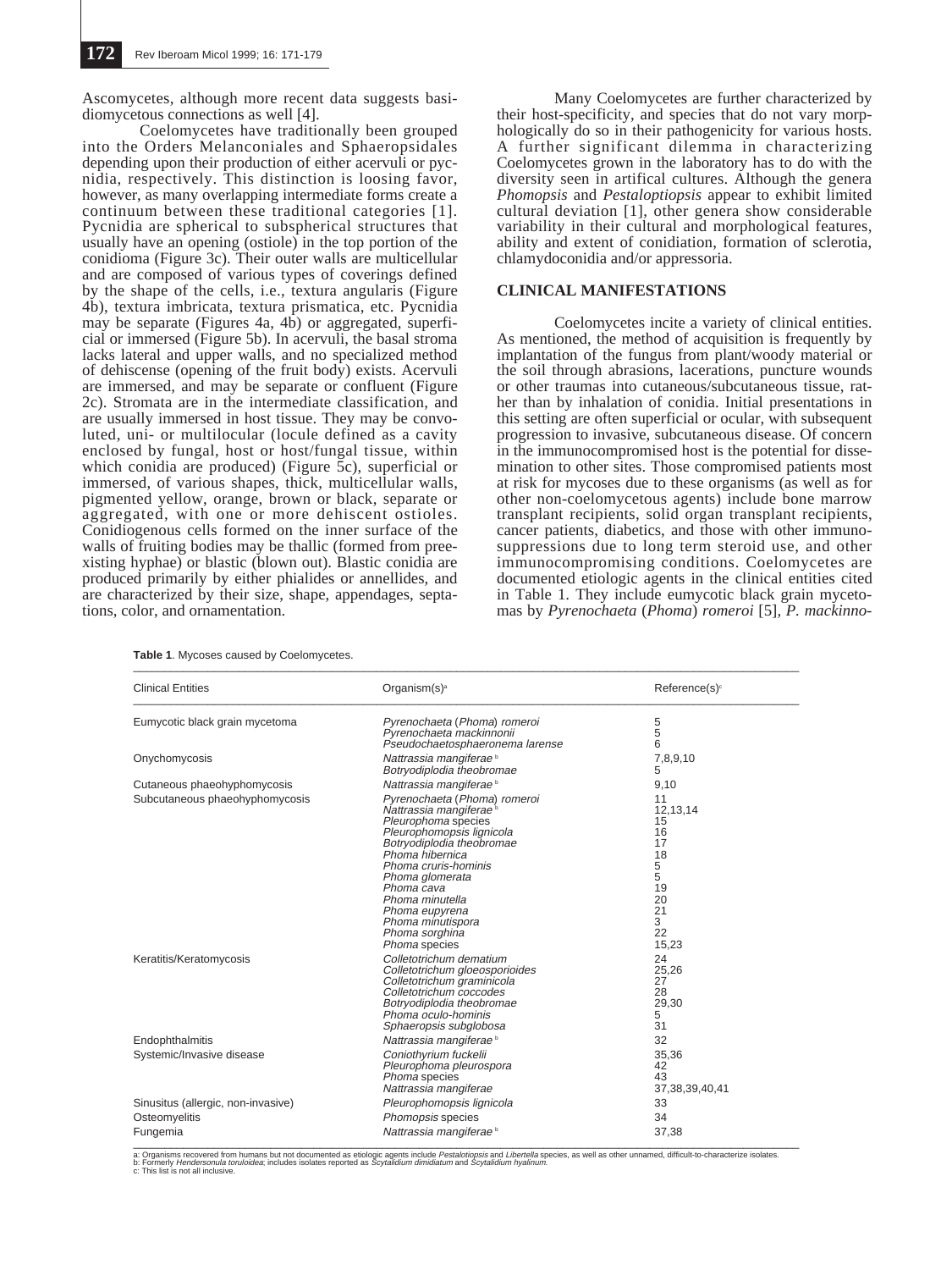*nii* [5], and *Pseudochaetosphaeronema larense* [6], onychomycosis by *Nattrassia mangiferae* [7-10] and *Botryodiplodia theobromae* [5], cutaneous/subcutaneous phaeohyphomycosis due to *Pyrenochaeta* (*Phoma*) *romeri* [11], *N. mangiferae* [8,9,10,12-14], *Pleurophoma* species [15], *Pleurophomopsis lignicola* [16], *B. theobromae* [17], and several *Phoma* species [3,5,15,18-23], keratitis/keratomycosis by *Colletotrichum* species [24-28] *B. theobromae* [29,30], *P. oculo-hominis* [5], and *Sphaeropsis subglobosa* [31], endophthalmitis by *N. mangiferae* [32], allergic, non-invasive sinusitus by *Pleurophomopsis ligni-*

*cola* [33], osteomyelitis by a *Phomopsis* species [34], and various presentations of systemic/invasive disease by *Coniothyrium fuckelii* [35,36], *N. mangiferae* [37-41], *Pleurophoma pluerospora* [42], and *Phoma* species [43]. They are now also incriminated in brain abscess formation [37]. Table 2 provides an overview of the numbers, types of organisms, and patient history (when available) for coelomycetous fungi submitted to Fungus Testing Laboratory over the past 13 years. Histopathological documentation of hyphal elements in tissue, as for other mycoses, is necessary to authenticate an organism as an etiologic

**Table 2.** Prevalence of coelomycetous clinical isolatesa . \_\_\_\_\_\_\_\_\_\_\_\_\_\_\_\_\_\_\_\_\_\_\_\_\_\_\_\_\_\_\_\_\_\_\_\_\_\_\_\_\_\_\_\_\_\_\_\_\_\_\_\_\_\_\_\_\_\_\_\_\_\_\_\_\_\_\_\_\_\_\_\_\_\_\_\_\_\_\_\_\_\_\_\_\_\_\_\_\_\_\_\_\_\_\_\_\_\_\_\_\_\_\_\_\_\_\_

| Organism                           | No             | Source (No)                                                                                                                                                                                                                                    | <b>Patient History</b>                                                                                                       |  |
|------------------------------------|----------------|------------------------------------------------------------------------------------------------------------------------------------------------------------------------------------------------------------------------------------------------|------------------------------------------------------------------------------------------------------------------------------|--|
| Colletotrichum species             | 19             | Eye $(6)$<br>Maxillary sinus (2)<br>Wounds/pustules (8)                                                                                                                                                                                        | Corneal ulcers<br>Malignancy, liver transplant recipient<br>Septic shock<br>Bone marrow transplant recipient                 |  |
|                                    |                | Synovial fluid (1)<br>Abdominal fluid (1)<br>Oral swab (1)                                                                                                                                                                                     | Peritonitis                                                                                                                  |  |
| Coniothyrium fuckelii              | 6              | Skin nodules (6)                                                                                                                                                                                                                               |                                                                                                                              |  |
| Botryodiplodia theobromae          | 4              | Cornea (4)                                                                                                                                                                                                                                     | Corneal ulcers                                                                                                               |  |
| Libertella species <sup>b</sup>    | 19             | Bronchial washing (12)<br>Ethmoid sinus (1)<br>Blood (1)<br>Sputum (2)<br>Skin (1)<br>Vitreous fluid (1)<br>Elbow (1)                                                                                                                          | Immunocompromised patient<br>Hypersensitivity pneumonitis<br>Skin from foot and hand<br>Endophthalmitis<br>Chronic infection |  |
| Microsphaeropsis olivacea          | 2              | Right vitreous (1)<br>Toe $(2)$                                                                                                                                                                                                                |                                                                                                                              |  |
| Nattrassia mangiferae <sup>®</sup> | 21             | Joint (1)<br>Bronchial washing (1)<br>Nails (3)<br>Arm lesion(1)<br>Foot wounds (8)<br>Leg lesions (1)<br>Toes $(2)$<br>Skin biopsy finger (1)<br>Bronchial washing (1)<br>Blood (1)<br>Brain abscess (1)                                      | Invasive<br>(In press)<br>(In press)                                                                                         |  |
| Pestalotiopsis species             | $\overline{7}$ | Sinus (1)<br>Fingernail (1)<br>Bronchial biopsy (1)<br>Eye $(2)$<br>Scalp (1)<br>Foot $(1)$                                                                                                                                                    | Corneal abrasions                                                                                                            |  |
| Phoma species                      | 33             | Cornea (1)<br>Bronchial washing (2)<br>Sputum (6)<br>Maxillary sinus (2)<br>Scalp (4)<br>Nails (4)<br>Foot $(5)$<br>Bone marrow (1)<br>Synovial fluid (1)<br>Dialysis fluid (1)<br>Hip tissue (1)<br>Superficial wounds (4)<br>Stump wound (1) | Corneal ulcer<br>Leukemia, fever (1)<br>Hemoptysis (1)<br>AIDS patient (1)<br>Chronic septic arthritis                       |  |
| Phomopsis species                  | 5              | Shin lesion (1)<br>Cornea (1)<br>Sputum (1)<br>Skin scraping scalp (1)<br>Right distal finger (1)                                                                                                                                              | Osteomyelitis                                                                                                                |  |
| Pleurophoma species                | 5              | Leg wound (1)<br>Forearm wound (1)<br>Forearm wound (1)<br>Dialysis fluid (1)<br>Finger wound (1)                                                                                                                                              | Heart transplant patient<br>Heart transplant patient<br>Repeat culture, patient above<br>Peritoneal dialysis                 |  |
| Pyrenochaeta species               | 6              | Nail (1)<br>Tibial wound (1)<br>Breast debridement (1)<br>Sinus drainage (1)<br>Fluid aspirate hand (1)<br>Knee wound (1)                                                                                                                      | <b>Sinusitis</b><br>Lymphoma                                                                                                 |  |

a: Clinical isolates submitted to the Fungus Testing Laboratory for the years 1987 through 1999.<br>b: Probable anamorphs of diatrypaceous genera *Diatrype* and *Diatrypella.*<br>c: Include organisms submitted is *Scytalidium di*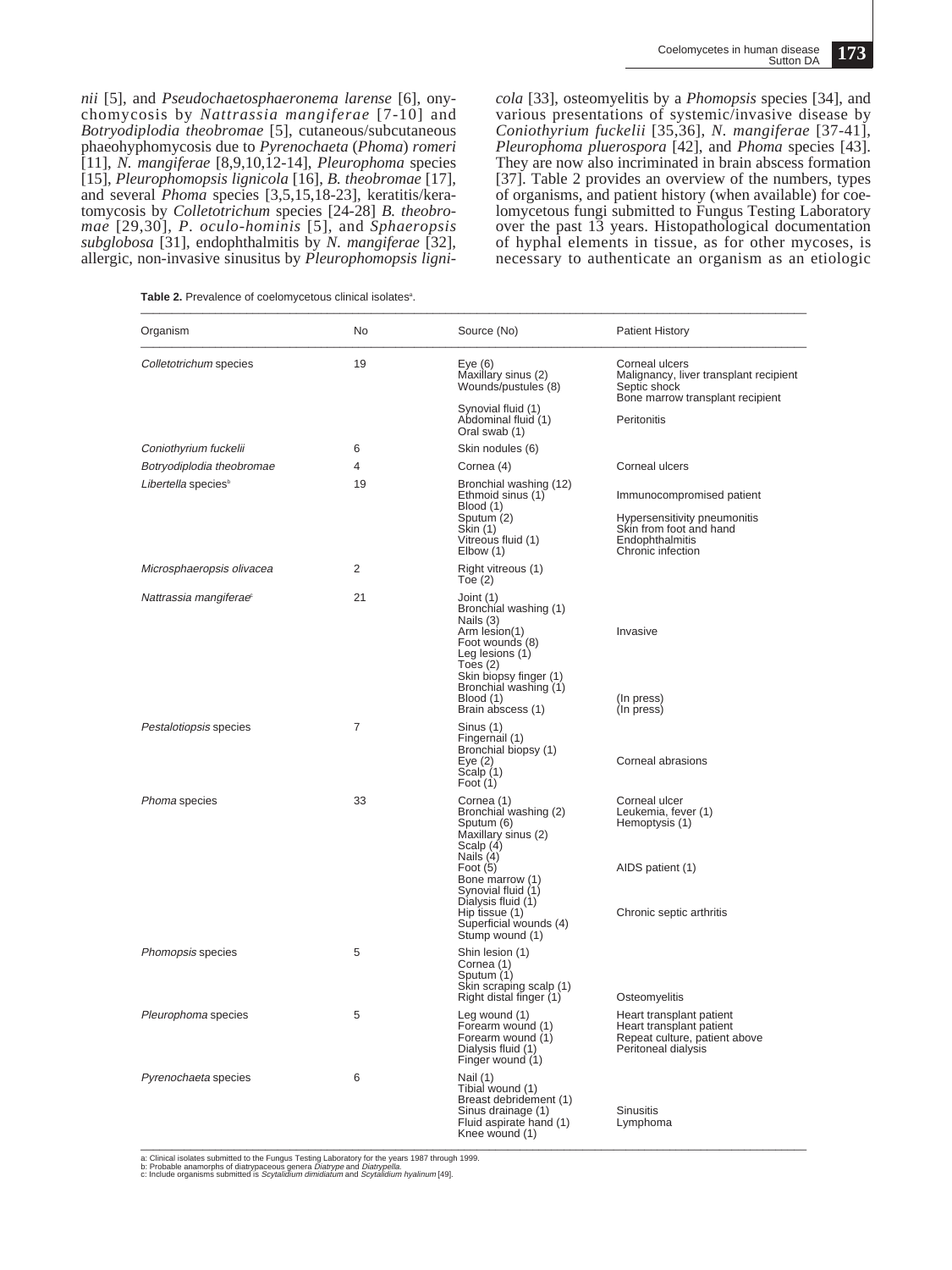agent. Hyphal elements may exhibit considerable pleomophism in human tissue ranging from moniliform, beadlike yeast forms, to short branched or unbranched hyphae (Figure 3a), to arthroconidial-like forms in skin scrapings and nail clippings.

### **LABORATORY DIAGNOSIS**

Coelomycetous fungi usually exhibit a moderate to rapid growth rate on a variety of routine fungal media, may appear moniliaceous or dematiaceous [44,45], and are not particularly difficult to recover from excised material. The problem lies in promoting diagnostic reproductive structures necessary for characterization of the isolates. Not only is a considerable amount of time required, parti-

cularly for the pycnidial species (up to months in some strains), but it is also necessary to utilize a medium upon which these pycnidia will develop. Various coelomycete authorities have suggested that the culture of Coelomycetes on sterilized plant tissue produces conidiomata more representative of those in nature, and that culture on nutrient-rich synthetic media often results in atypical characteristics [1,46]. These anomalies may include acervuli in culture versus pycnidia in nature, as well as several transitional forms in the continuum between Hyphomycetes and Coelomycetes. Although many laboratories use some formulation of potato dextrose agar for filamentous fungi [47], the addition of plant tissue on water agar may facilitate the production of conidiomata. Our experience with carnation leaf agar used for species

| Table 3. Features of selected coelomycetes recovered in culture from humans. |  |  |
|------------------------------------------------------------------------------|--|--|
|------------------------------------------------------------------------------|--|--|

| Genus/Species                                      | Culture <sup>a</sup>                                                                        | Conidiomata                                                                                                                              | Conidiogenesis                                                                                                       | Conidia                                                                                                                         |
|----------------------------------------------------|---------------------------------------------------------------------------------------------|------------------------------------------------------------------------------------------------------------------------------------------|----------------------------------------------------------------------------------------------------------------------|---------------------------------------------------------------------------------------------------------------------------------|
| Nattrassia mangiferae <sup>®</sup>                 | Black, woolly                                                                               | Unilocular/multilocular<br>Eustromatic<br>Ostiole in each locule<br>Immersed/erumpent<br>Thick-walled<br>Globose, to 2 mm                | Conidiophores absent<br>Phialidic                                                                                    | Hyaline to versicolored<br>$10-16 \times 3.5-6.5 \mu m$                                                                         |
| Lasiodiplodia theobromae                           | Black, woolly                                                                               | Unilocular/multilocular<br>Eustromatic<br>Ostioles absent<br>Immersed/superficial<br>Thick-walled<br>Globose, to 5 mm                    | Conidiophores absent<br>Phialidic                                                                                    | Hyaline to dark<br>1-septate<br>Longitudinal striations<br>20-30 x 10-15 um                                                     |
| Colletotrichum species<br>(many host-specific)     | Variable, woolly<br>Grav-brown<br>Sometimes sclerotia<br>Honey-colored<br>Masses of conidia | Acervular<br>Separate or confluent<br>Sometimes setae<br>Brown appressoria.<br>sometimes complex                                         | Conidiophores present<br>Hyaline to brown,<br>Septate<br>Phialidic                                                   | Hyaline, aseptate<br>Straight or curved<br>Sometimes medianly<br>constricted<br>10-27 x 3-6.5 µm                                |
| Phomopsis species<br>(many host-specific)          | Variable, woolly<br>Gray-brown                                                              | Unilocular/multilocular<br>Eustromatic<br>Separate or aggregated<br>Ostioles single to several<br>Immersed<br>Thick-walled<br>Subglobose | Conidiophores present<br>Septate, branched, hyaline<br>Phialidic                                                     | Hvaline<br>alpha short, ellipsoidal<br>$2-4 \times 5-8 \mu m$<br>beta long, filamentous<br>$0.4 - 0.5 \times 18 - 22 \mu m$     |
| Phoma species <sup>®</sup><br>(many host-specific) | Variable, woolly<br>Gray-brown                                                              | Unilocular<br>Pvcnidial<br>Separate or aggregated<br>Ostioles single to several<br>Immersed/semi-immersed<br>Mostly thin-walled          | Conidiophores absent <sup>®</sup><br>Phialidic, hyaline                                                              | Hvaline<br>Mostly aseptate<br>Often guttulate <sup>®</sup><br>Variable size, small,<br>mostly 1.5-4 x 3-6 um                    |
| Pleurophomopsis lignicola                          | Variable, woolly<br>Gray-brown<br>Reddish-brown                                             | Unilocular/bilocular<br>Pycnidial<br>Prominent necks<br>Superficial or immersed<br>Thick-walled                                          | Conidiophores present<br>Septate with branches<br>below septa<br>Openings not below<br>transverse septa<br>Phialidic | Hyaline,<br>short cylindrical,<br>aseptate.<br>$2.5 - 3 \times 1.5$ µm                                                          |
| Pleurophoma species                                | Variable<br>Olivaceous<br>Brown-gray                                                        | Unilocular<br>Pycnidial<br>Separate<br>Ostioles single<br>Superficial<br>Thick-walled<br>With or without<br>short necks                  | Conidiophores present<br>Septate with branches<br>below septa<br>Openings on branches<br>below transverse septa      | Hyaline<br>Short cylindrical<br>Without guttules<br>Variable size, small,<br>mostly 0.5-1.5 x 2-4 um                            |
| Microsphaeropsis species <sup>®</sup>              | Variable<br>Brown-gray                                                                      | Uniloculor<br>Pycnidial<br>Separate<br>Ostioles single<br>Immersed<br>Thin-walled<br>Globose                                             | Conidiophores absent<br>Phialidic                                                                                    | <b>Brown</b><br>Aseptate<br>Thin or thick-walled<br>Smooth or ornamented<br>Small to larger<br>$1.5 - 5.5 \times 4 - 9.5 \mu m$ |
| Coniothyrium species                               | Variable<br>Brown-gray                                                                      | Unilocular<br>Pycnidial<br>Separate<br>Ostiole central<br>Immersed<br>Thin or thick-walled<br>Globose                                    | Conidiophores absent<br>Annellidic<br>Hyaline or pale brown                                                          | <b>Brown</b><br>0-1 euseptate<br>$2.5 - 7 \times 4 - 8.5 \,\mu m$                                                               |

a: Potato flakes agar.<br>b: Prominent dematiaceous arthroconidial *Scytalidium dimidiatum* synanamorph. Recent molecular evidence indicates *Scytalidium hyalinum* is also identical to *N. mangiferae*, and may just be a melan

e: Guttule = small oil droplet; may occur singly or at both ends.<br>f: Species which cannot be retained in the genus *Coniothyrium* [1].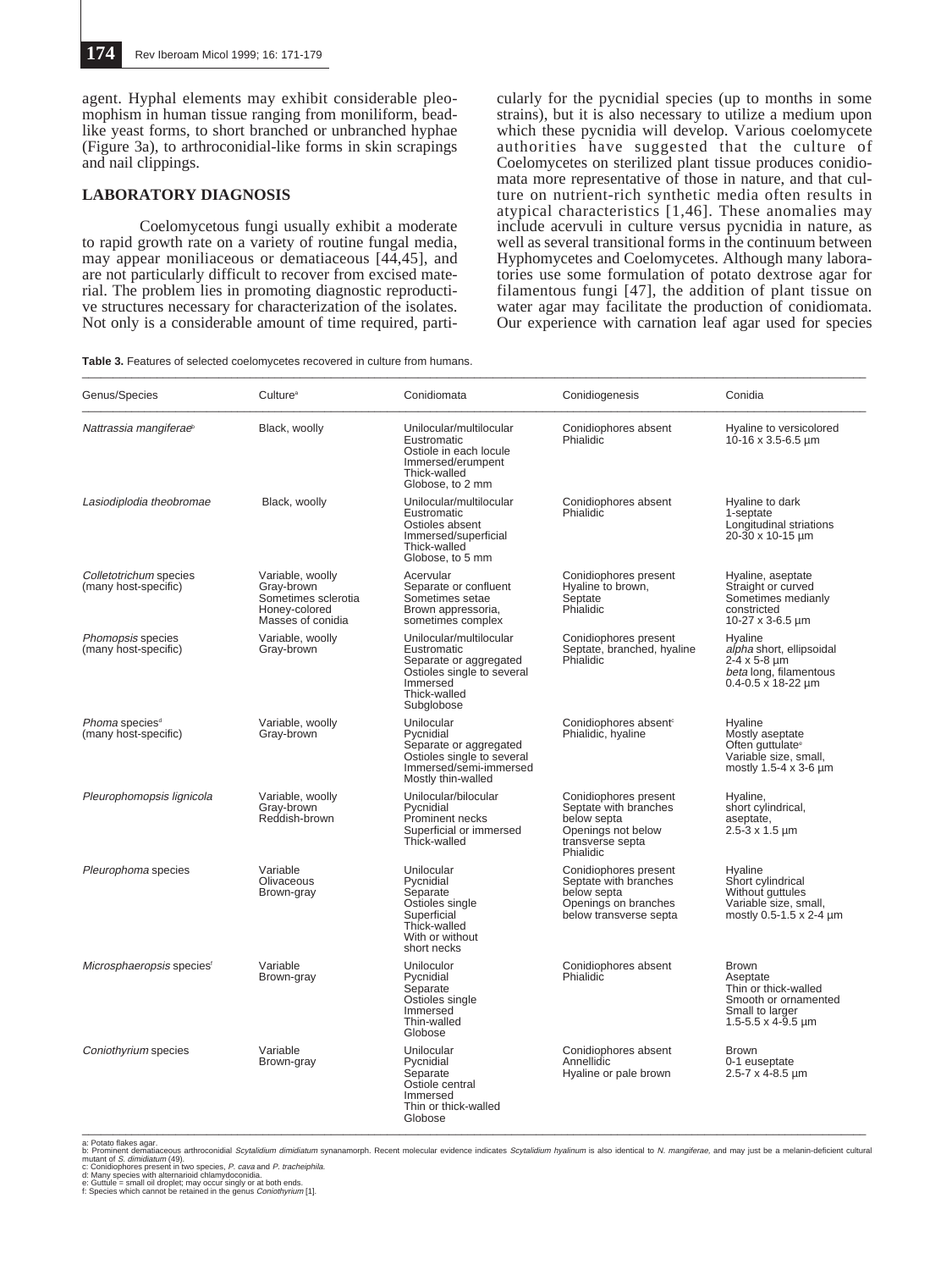level identification of fusaria has shown it to be a useful addition to promote conidiomata in some genera, namely the pycnidial species [48] (Figure 5a). Another medium frequently cited as useful in coelomycete studies is oatmeal agar [1].

Upon the macroscopic observation of apparent fruiting structures, examination by a stereoscopic microscopic may reveal conidia being extruded from ostioles. Less mature pycnidia may need to be crushed to determine conidial formation inside. Another more permanent and less disruptive method for observing internal contents in pycnidia is to cut them out of the agar and embed them in paraffin. They may then be sectioned with a microtome and examined utilizing various stains such as the hematoxylin and eosin, periodic acid and Schiff's reagent, or Grocott's methenamine silver nitrate stains (Figures 4d, 5c). The observation of conidia that appear free within the cavity (locule) of the conidioma rather than being enclosed in structures such as asci indicates one is dealing with a coelomycete rather than an ascomycete.

#### **IDENTIFICATION OF ISOLATES**

Although some genera of Coelomycetes are quite easily identified, with others there is considerable overlap in the diagnostic characteristics. Additionally, some are in need of revision taxonomically. For example, *Botryodiplodia theobromae* is easily identified on the basis of its large, striate, two-celled conidia (Figures 2a, 2b), and acervular *Colletotrichum* species usually display characteristic appressoria (Figures 1a,1b, 1c, 1d). *Phomopsis* species, when mature, generally display both their *alpha* and *beta* conidia (Figure 5d). *Nattrassia mangiferae,* although very slow to form mature, versicolored (darkened middle cell and pale end cells) pycnidial conidia (Figure 3d), is easily recognized by its distinctive *Scytalidium dimidiatum* and *Scytalidium hyalinum* synanamorphs [49,50] (Figure 3b). *Pyrenochaeta* species usually exhibit setae around their ostioles. *Pestalotiopsis* species have apical and basal appendages (Figures 2c, 2d). The distinction between *Phoma, Pleurophoma,*

*Pleurophomopsis, Coniothyrium* and some species of *Microsphaeropsis* is less clear, however, and differentiation is often based on difficult-to-assess characteristics such as the composition of pycnidial walls, conidiophores versus no conidiophores, features of the conidiophores when present, the type of conidiogenous cells (phialidic versus annellidic), openings in conidiogenous cells, and the color, size, and shape of conidia [51,52]. An example of the dilemma encountered in coelomycete identification is illustrated in the case of *Coniothyrium fuckelii.* Although the original description of the genus *Coniothyrium* described the conidiogenous cells as annellidic, those in *C. fuckelii* appear phialidic, and most authorities now believe this species should more properly be placed in the genus *Microsphaeropsis* [1,53]*.* The separation of genera based upon the type of conidiogenous cell, i.e., annellidic (percurrently proliferating) versus phialidic, is often extremely problematic without the aid of scanning electron microscopy. For these reasons, until more definitive work is done on the organism that is known variously as *Coniothyrium fuckelii*, a *Pleurophoma* species, or possibly a *Microsphaeropsis* species, some prefer to place this organism in the *Coniothyrium-Microsphaeropsis* Complex [53,54]. In a like manner, many similar-looking genera with small, unicellular, hyaline conidia isolated in routine mycology laboratories are lumped into the genus *Phoma,* or referred to as *Phoma*like species. Without examination by a coelomycete authority, identification of similar species is extremely difficult. Table 3 provides features useful for identification of selected coelomycetes recovered in culture from humans.

#### *IN VITRO* **ANTIFUNGAL SUSCEPTIBILITY DATA AND THERAPY**

*In vitro* susceptibility data generated from the FTL is presented in Table 4. Isolates tested before 1997 were evaluated by a macrobroth dilution method previously described and utilized for several years in this facility [55]. Testing from 1997 forward utilized the

Table 4. In vitro antifungal susceptibility data generated from the Fungus Testing Laboratory<sup>s</sup>.<br>
The contract of the contract of the contract of the contract of the contract of the contract of the contract of the contrac

| Organism                                    | <b>AMB</b> <sup>b</sup>                 | 5-FC              | <b>FLU</b>                       | <b>ITRA</b>                      | <b>MON</b>        | <b>KETO</b>       | <b>NAT</b>        |
|---------------------------------------------|-----------------------------------------|-------------------|----------------------------------|----------------------------------|-------------------|-------------------|-------------------|
|                                             | $\mathbf{S}^\text{c}$<br>R <sup>d</sup> | S<br>$\mathsf{R}$ | $\mathbb S$<br>$\mathsf{R}$      | $\mathsf{R}$<br>S                | S<br>$\mathsf{R}$ | S<br>$\mathsf{R}$ | S<br>$\mathsf{R}$ |
| Colletotrichum<br>species                   | $8^{\circ}$                             | 3                 | 5<br>1                           | 3<br>4                           | $\overline{2}$    |                   | 3                 |
| Coniothyrium<br>Microsphaeropsis<br>Complex | 1                                       |                   | 1                                | $\mathbf{1}$                     |                   |                   |                   |
| Botryodiplodia<br>theobromae                | $\overline{2}$                          |                   |                                  | 1                                |                   |                   | $\overline{2}$    |
| Nattrassia<br>mangiferae                    | $\overline{2}$                          |                   | 2<br>1                           | 2<br>1                           |                   | 2<br>$\mathbf{1}$ |                   |
| Pestalotiopsis<br>species                   | 1                                       | 1                 |                                  | 1                                |                   |                   |                   |
| Phoma<br>species                            | $\overline{2}$<br>5                     | 2                 | $\overline{2}$<br>$\overline{2}$ | 9                                |                   | 5                 |                   |
| Phomopsis<br>species                        | 3                                       |                   | 3                                | $\overline{2}$<br>$\overline{1}$ |                   |                   |                   |
| Pleurophoma<br>species                      | $\overline{2}$                          | 1                 | $\overline{2}$                   | $\overline{2}$                   | 1                 | $\overline{c}$    |                   |
| Pyrenochaeta<br><b>CONCIDE</b>              | $\overline{2}$                          |                   | $\overline{2}$                   | $\overline{2}$                   |                   |                   |                   |

Pyrenochaeta 2<br>Species 1<br>2. Susceptibility based upon 48 hour minimum inhibitory concentrations from isolates submitted to the FTL for antifungal susceptibility testing.<br>b: Breakpoints in µg/ml: AMB (amphotericin B, < 1 =

e: Number of isolates.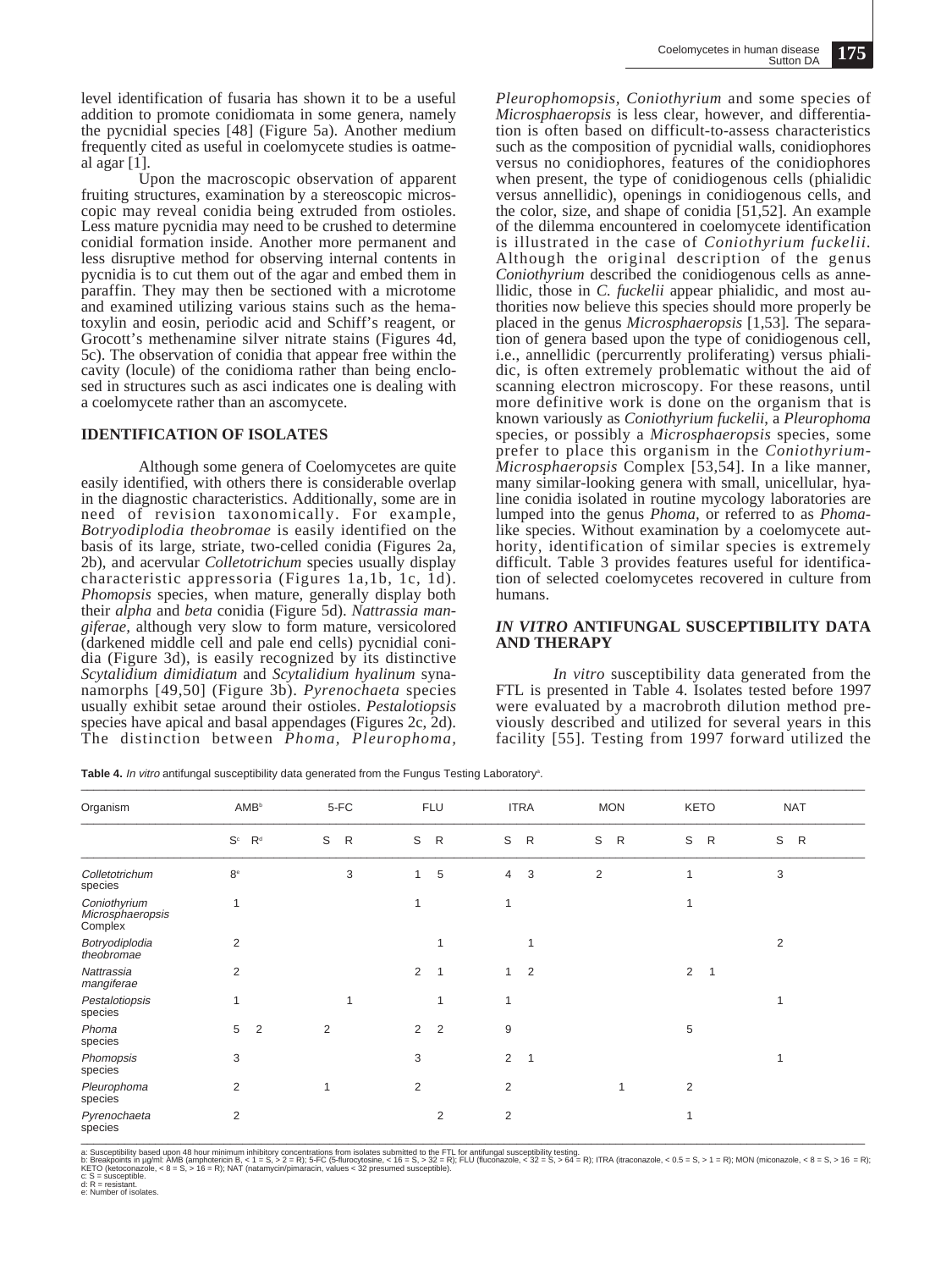

Figure 1. 1a. Complex appressoria of *Colletotrichum gloeosporioides* Group, PFA slide culture, 25°C,<br>7 days, 230x. 1b. Single, brown appresorium and conidia of *Colletotrichum gloeosporioide*s Group, PFA<br>slide culture, 2



Figure 2. 2a. Young, hyaline conidia of *Botryodiplodia theobromae*, PFA tease mount, 25° C, 10 weeks,<br>460x. 2b. Mature, brown, septate, longitudinally striated conidia of *Botryodiplodia theobromae,* PFA tease<br>mount, 14 w mount, 25°C, 10 days, 460x. 2d. Conidia of a *Pestalotiopsis* species: 4-euseptate, 5-celled, and bearing api-<br>cal and distal appendages, PFA tease mount, 25°C, 10 days, 920x.

National Committee for Clinical Laboratory Standards M27-A macrobroth dilution method for yeast antifungal susceptibility testing modified for mould testing [56]. Although standardization in antifungal susceptibility testing for filamentous fungi is only commencing and there is difficulty in establishing clear correlates between *In vitro* data and clinical efficacy [57], these data may provide guidelines for antifungal therapy. It is important to realize however, as Rex *et al*. have pointed out, that numerous other factors such as pharmacokinetics of the

drug, general host factors, site of infection, and virulence of the pathogen also influence the outcome [58]. Similarly, concise breakpoints are also not available. For the purposes of these data, however, the following minimum inhibitory concentrations, in µg/ml, were chosen to approximate *in vitro* susceptibility or resistance with these systemic antifungal agents:

Amphotericin B  $( $1 = S$ ,  $> 2 = R$ ), 5-fluorocyto$ sine (<  $16 = \overline{S}$ , >  $32 = R$ ), ketoconazole (<  $8 = S$ , >  $16 = R$ ), itraconazole (<  $0.5 = S$ , > 1 = R), fluconazole (<  $32 = S$ ,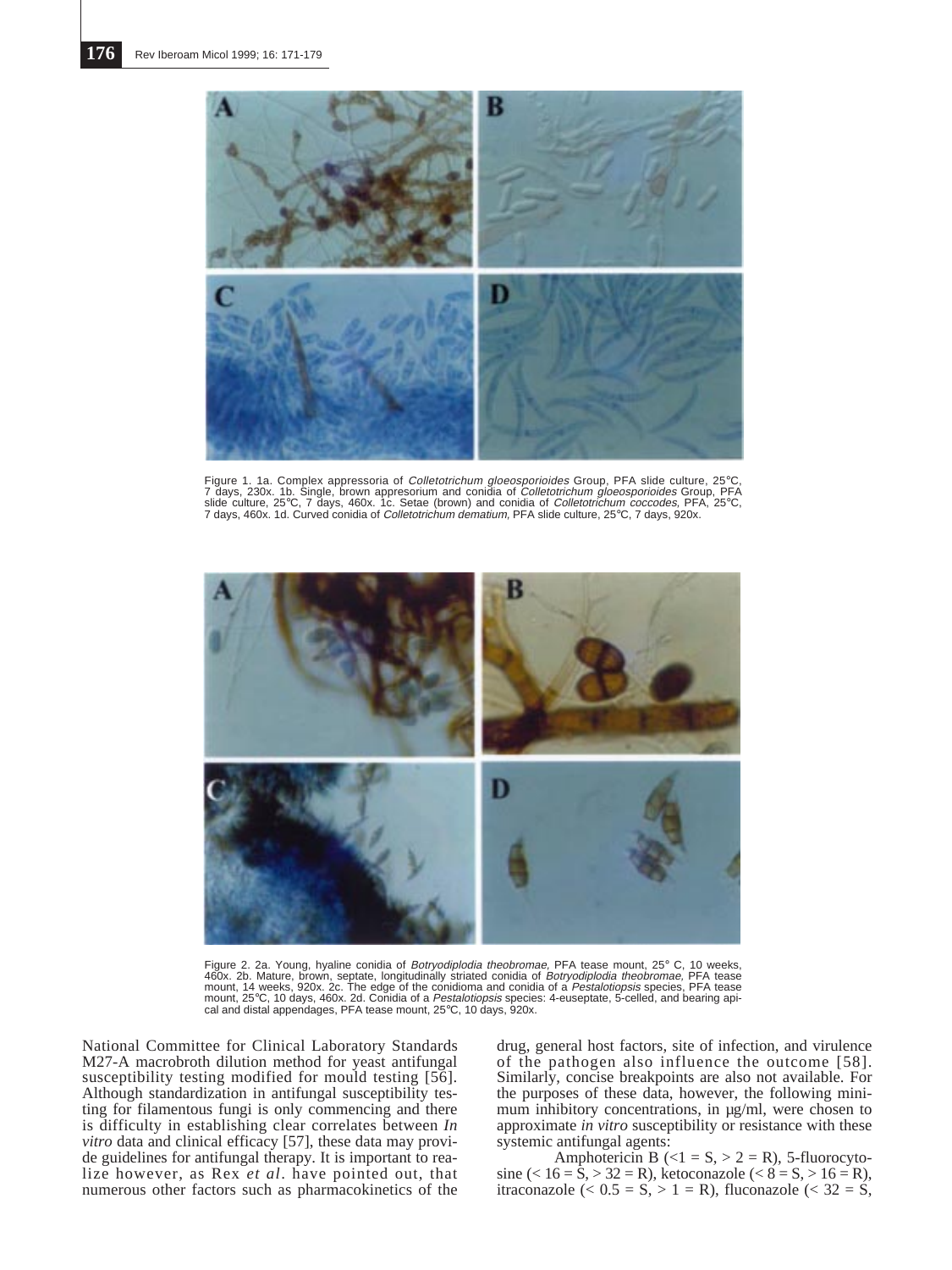

Figure 3. 3a. Hyphal elements of Nattrassia mangiferae in tissue, GMS stain, 230x. 3b. Scytalidium dimidiatum arthroconidial synanamorph of Nattrassia mangiferae, PFA slide culture, 25°C, 6 days, 920x. 3c. The edge of a multilocular pycnidium of *Nattrassia mangiferae* demonstrating two ostioles and immature conidia,<br>PFA tease mount, 25°C, 10 weeks, 230x. 3d. Mature, versicolored conidia of *Nattrassia mangiferae,* PFA<br>tease mou



Figure 4. 4a. Thin-walled pycnidium and alternarioid chlamydoconidium of a Phoma species, PFA slide culture, 25ºC, 8 days, 460x. 4b. Texture angularis outer covering of a *Phoma* species, PFA tease mount, 25ºC,<br>14 days, 460x. 4c. Small, hyaline conidia of a *Phoma* species, PFA slide culture, 25ºC, 7 days, 920x. 4d.<br>Immers

 $> 64$  = R) and miconazole ( $< 8$  = S,  $> 16$  = R). Natamycin or pimaricin, a polyene administered topically to the eye, is difficult to asses, as drug concentrations evaluated *in vitro* (up to 32 µg/ml) may be lower than those actually achieved in the eye. The *in vitro* data generated indicates most isolates appeared susceptible to amphoterin B, with only two *Phoma* species appearing resistant. With regard to the triazoles itrazonazole and fluconazole, results were mixed. Some dematiaceous species appeared resistant to

itraconazole, a drug frequently touted for this group of organisms, while fluconazole showed quite low MICs for several species. The low MICs for fluconazole are somewhat surprising, in that filamentous fungi in general frequently appear resistant *in vitro*. One needs to bear in mind the following caveat, however, with regard to *Nattrassia mangiferae* and the dermatomycoses caused by this organism (and its *Scytalidium dimidiatum / Scytalidium hyalinum* synanamorphs): despite *in vitro*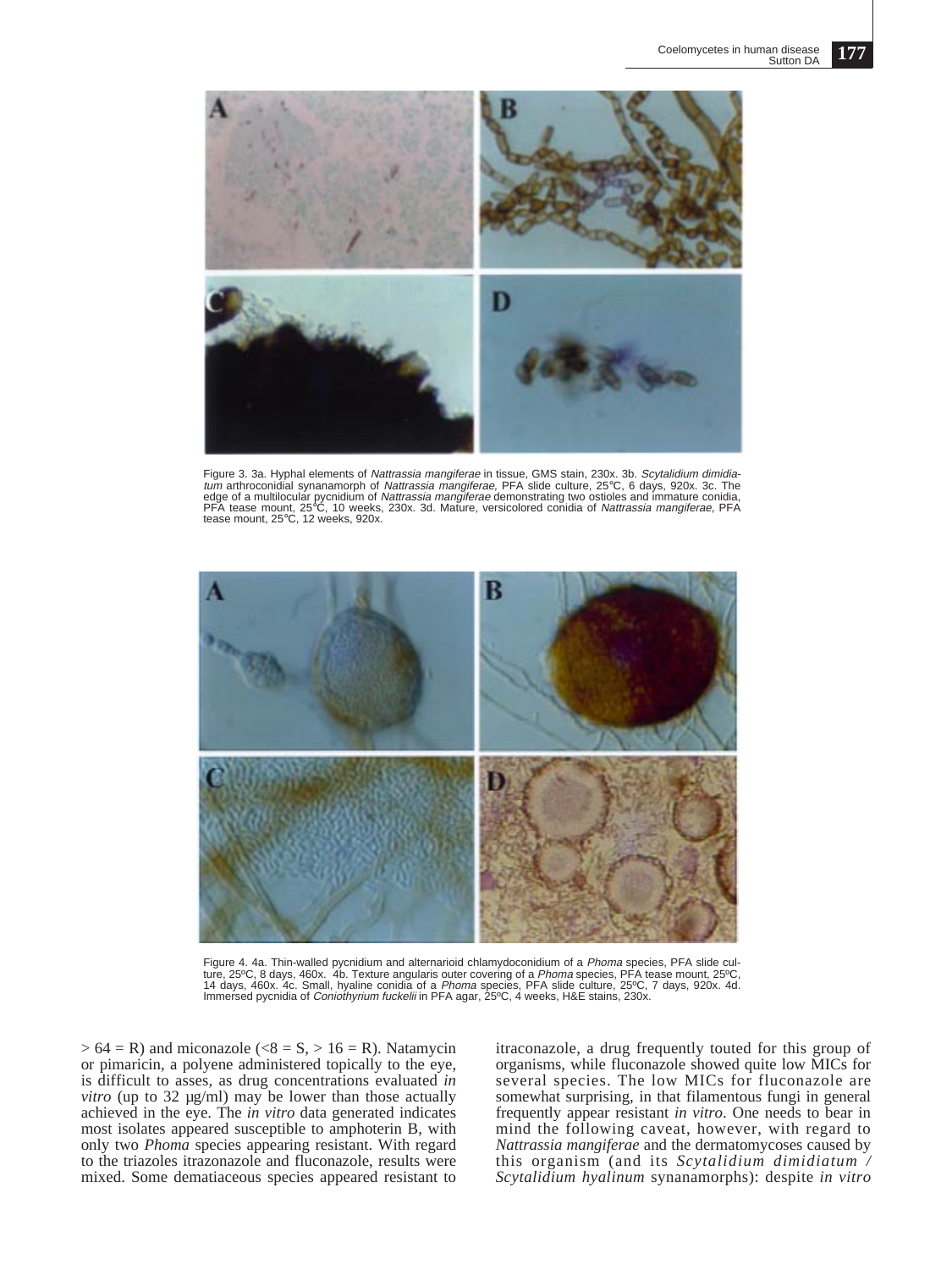![](_page_7_Figure_1.jpeg)

Figure 5. 5a. Pycnidia (small black dots) forming on carnation leaf agar,<br>25°C, two weeks. 5b. Immersed pycnidium of a *Phomopsis* species on<br>carnation leaf agar, 25°C, two weeks, 230x. 5c. Cross-section of a multilocular pycnidium of a *Phomopsis* species on carnation leaf agar, 25°C, two<br>weeks, periodic acid Shiff's fungal stain, 230x. 5d. Hyaline alpha (short,<br>ellipsoidal) and beta (long, filiform) conidia of a *Phomopsis* species, nation leaf agar, 25°C, two weeks, 920x.

data suggesting otherwise, these organisms are frequently very refractory to antifungal therapy and require longterm dosing regimens for eradication.

## **CONCLUSION**

Coelomycetous fungi appear to be increasing in incidence in human disease. They are frequently acquired through some type of traumatic implantation, and are of particular concern in patients being maintained on long term immunosuppressive therapy. While their recovery in

the laboratory is not particularly difficult, identification for some species remains arduous due to poorly defined, difficult to assess criteria and atypical characteristics displayed under artificial growth conditions. *In vitro* antifungal susceptibility data coupled with case reports suggests that empiric therapy with amphotericin B in deep, invasive disease is warranted. Topical antifungals as well as oral triazole agents appear efficacious in superficial /subcutaneous settings.

> *The author wishes to thank Dr. Michael G. Rinaldi, Fungus Testing Laboratory, Department of Pathology, University of Texas Health Science Center at San Antonio and Audie L. Murphy Division, South Texas Veterans Health Care System, San Antonio, TX, USA, for review of the manuscript.*